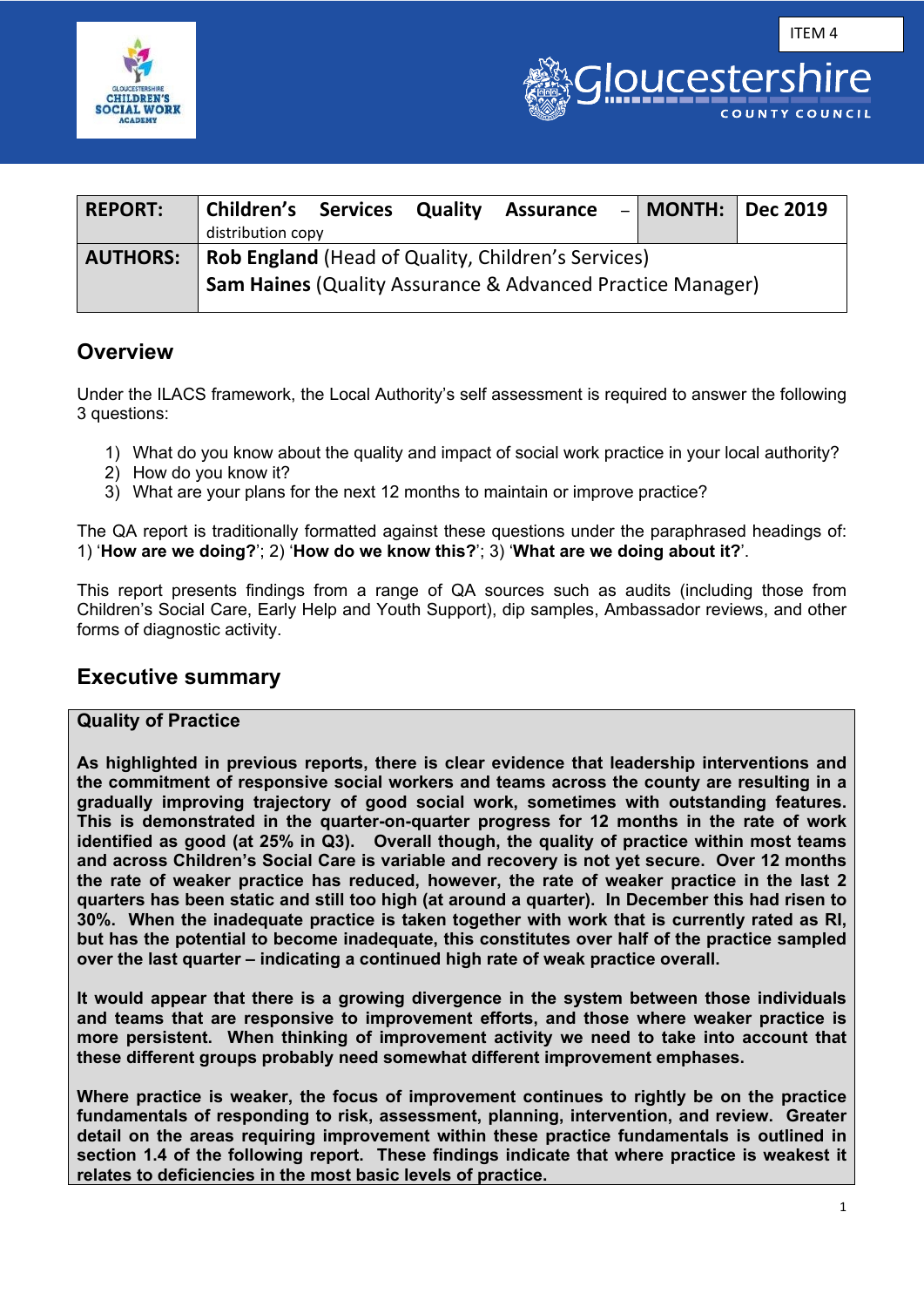**Emotional, physical and legal permanence for children in care also continues to require improvement. Particular attention appears called for in terms of oversight where more forensic grip seems called for to firstly prevent the onset of practice weakness, and to urgently remediate it as it arises. Furthermore, this management oversight is particularly needed with staff that are displaying vulnerability in their most basic practices.** 

**The increased investment in coaching and restorative approaches to offer a balance of high expectation, high support and high challenge to individuals and teams presents a good solution in this respect. Thought should therefore be given to how best to empower team managers and advanced practitioners to maintain such accountability-based leadership in the day-to-day operations of teams. Furthermore, work may be required across the department to prepare people to receive accountability-based leadership so that this is not misconstrued as oppressive and discriminatory.** 

**Children most likely to be in receipt of better practice in the system are those in the DCYPS Early Help teams and those subject to Child Protection Plans, however with 21% of audits for those on CP plans indicating inadequate practice there is clear improvement needed here. Children in Care and those leaving care have become more likely to be in receipt of weaker practice. Children within the assessment process and those subject to a CiN plan are most likely to be in receipt of weak practice.** 

**Audits continue to highlight the gap in Gloucestershire between recorded and reportable practice.** 

**The number of teams where inadequate work is clustered, has risen from 5 in November to 7 in December but has considerably reduced from 20 in July; indicating the benefit of stabilising management and ongoing leadership intervention in these teams.** 

**It is good that the responsiveness of the system to Children of Concern has improved considerably over the last 6 months.** 

**Leadership in Gloucestershire appear to have identified the key areas for improvement in terms of performance and quality. This is leading to some notable improvements; however, overall, this has yet to address the deficits across the department in a timely and consistent way.** 

# **Methodology**

**Audits continue to be mostly accurate in evaluating children's experiences and the quality of practice. Findings this month though indicate some slippage in the accuracy of judgements as a result of weaknesses in effectively articulating evidence and impact and translating this into qualified ratings of practice. This related to issues of conceptualisation, over-optimism, and process-orientation. More accurate ratings would have resulted in slightly more negative, rather than positive, ratings than have been presented here.** 

**As accuracy is the cornerstone of the QA process and has been a hard-won feature of the Gloucestershire QA framework, this facet bears close monitoring in coming months.** 

**There continue to be some audits that are naturally on the cusp of ratings; with some being currently rated as RI, but that are at risk of becoming inadequate in the absence of incisive management input. As noted in previous reports, some auditors continue to need development to offer more secure evaluations of practice, with continued reliance on moderators to confirm the accuracy of audits – particularly in relation to practice deemed to be inadequate.** 

**There is a well-established system of audits and dip samples; however, more audits are**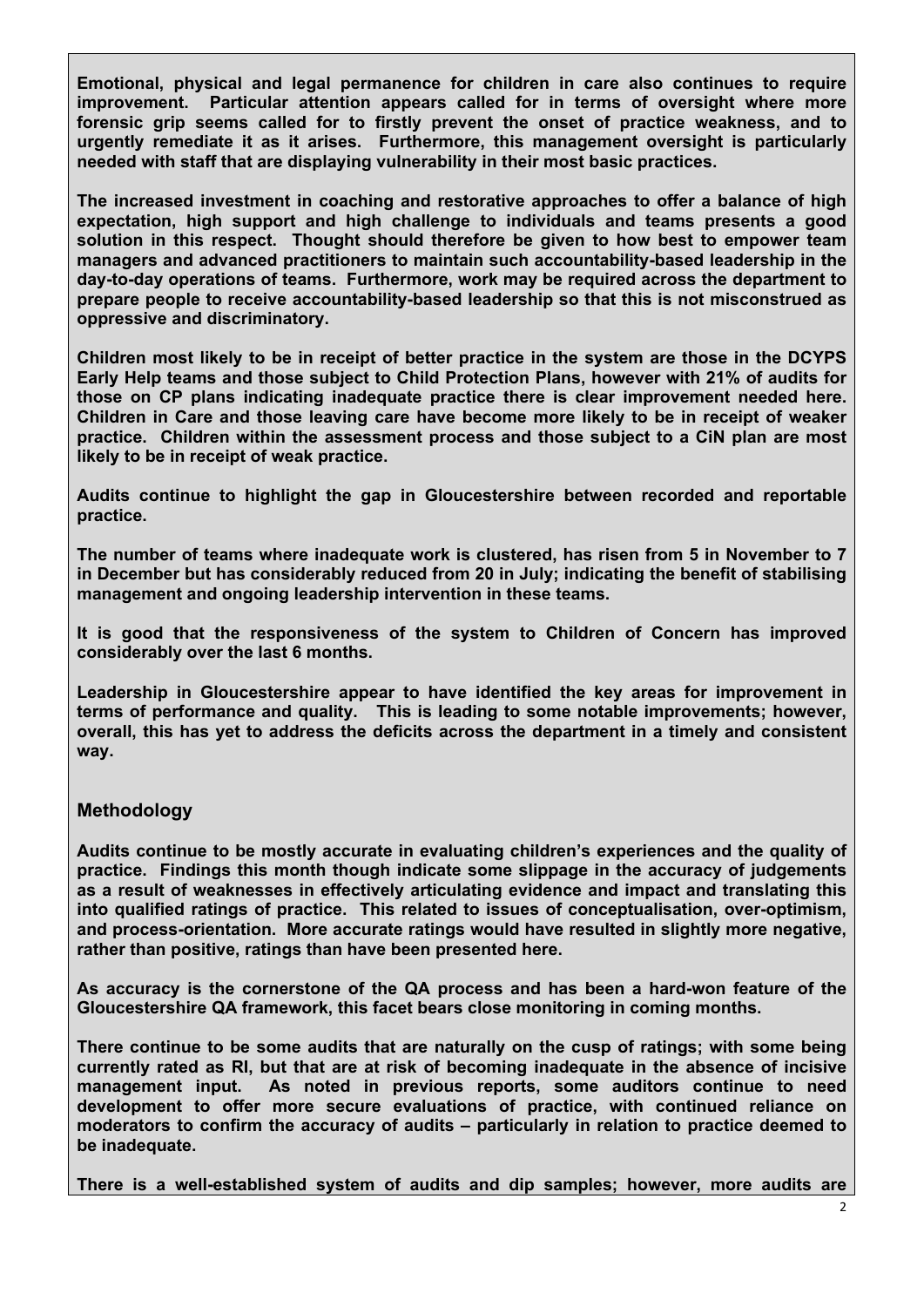**needed across respective teams and groups. As a consequence, the Authority's understanding and oversight, of the quality of practice and service provision in key areas, is incomplete. Audit completion rates are consistently below the expected target meaning that more is needed to ensure the representability of audit findings from all parts of the system.** 

**Nearly all audits include a contribution from the social worker and team manager and where these are completed in the intended fashion (well-planned, participative, strengths-based, and oriented to learning and improvement) they are well-received by workers and managers. There remain instances where this is not done in the style intended and feedback is less positive. This impacts on the accuracy of audits and will compromise the learning and improvement opportunity that audit should represent. More work is needed to include children, families and IRO/CP chairs within audit activity.** 

**Considerable energy and resource is being applied to following-up on audits to maximise their impact. Some improvements can be noted in impact following audit in terms of reports of actions being completed, and accounting on progress at audit review panels. This, however, is variable and requires significantly more work in operational teams to improve practice and children's circumstances. Furthermore, when practice is revisited some time after audit, there are indications that work remains needed to offer sustained impact from audit.**

**Leadership oversight of the findings from QA reporting would be strengthened through a specific governance arrangement that develops recommendations from QA and follows these through to improvement outcomes.**

#### **Improvement Responses**

**As outlined in section 3 of this report, there are a number of improvement responses currently in place. These include: practice development initiatives; improvement planning in the IRO-CP service; the contribution of advanced practitioners; and improvement work with Children in Care.** 

**The accuracy of auditing will continue to be tested by the QA team through the monthly review of all audits. Quarterly moderator meetings are now scheduled to support their development and through them the development of auditors. A recall day for all auditors and moderators is scheduled in February. Led by Steve Hart, this will focus on revisiting the 3 key areas of: defining good and inadequate practice; participative auditing; and the conceptualising of information.**

**The purchase of additional moderator capacity, the training of more auditors and the revocation of the optional exemption rule are all aimed at increasing the number of completed audits towards improved representation of QA findings. Further diagnostic exercises in areas of work (e.g. DCYP, Fostering, EDT, CP) will continue to be scheduled and fed into improvement initiatives.** 

**We will continue to invest in closing the loop on audit actions to improve the impact from audit. This will include ongoing locality QA panels, tracking by the QA team, and file reviews. We have also introduced a change to the audit form and process to allow for certain actions from audit to be translated directly into care plans to improve impact and streamline the review of these. Ultimately, the conversion of learning from QA into practice needs to be driven at the team level by managers and advanced practitioners.**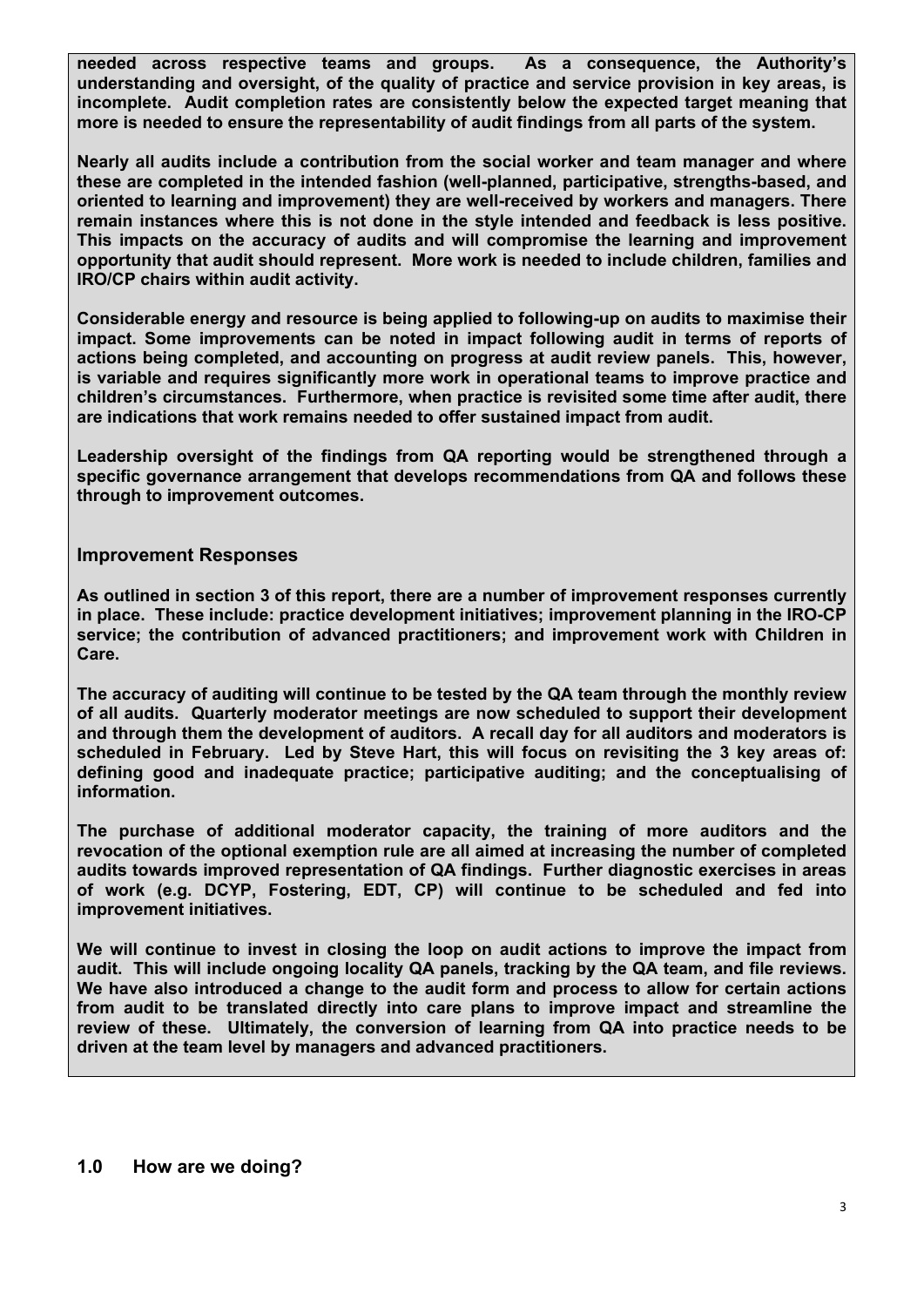# 1.1 **Children's Social Care audit activity**

The audit methodology should not only measure the quality of practice, but the impact of that practice for child and young people. Better ratings should usually be directly correlated to better outcomes for children.

Patterns of audit ratings are reflected below over the last three months (**Table 1 and Figure 1**) and by quarter over the last 15 months (**Table 2 and Graph 2**).

| Audit ratings by month |          |               |               |  |  |  |  |  |
|------------------------|----------|---------------|---------------|--|--|--|--|--|
| <b>Actual Numbers</b>  | Oct-19   | <b>Nov-19</b> | <b>Dec-19</b> |  |  |  |  |  |
| Outstanding            | 0        | $\mathbf{1}$  | 0             |  |  |  |  |  |
| Good                   | 9        | 10            | 10            |  |  |  |  |  |
| Requires Improvement   | 20       | 15            | 21            |  |  |  |  |  |
| Inadequate             | 11       | 9             | 13            |  |  |  |  |  |
| Total                  | 40       | 35            | 44            |  |  |  |  |  |
| By percentage          |          |               |               |  |  |  |  |  |
| Outstanding            | $\Omega$ | 3             | $\Omega$      |  |  |  |  |  |
| Good                   | 22       | 29            | 22            |  |  |  |  |  |
| Requires Improvement   | 50       | 43            | 48            |  |  |  |  |  |
| Inadequate             | 28       | 26            | 30            |  |  |  |  |  |

# **Table 1**

**Figure 1**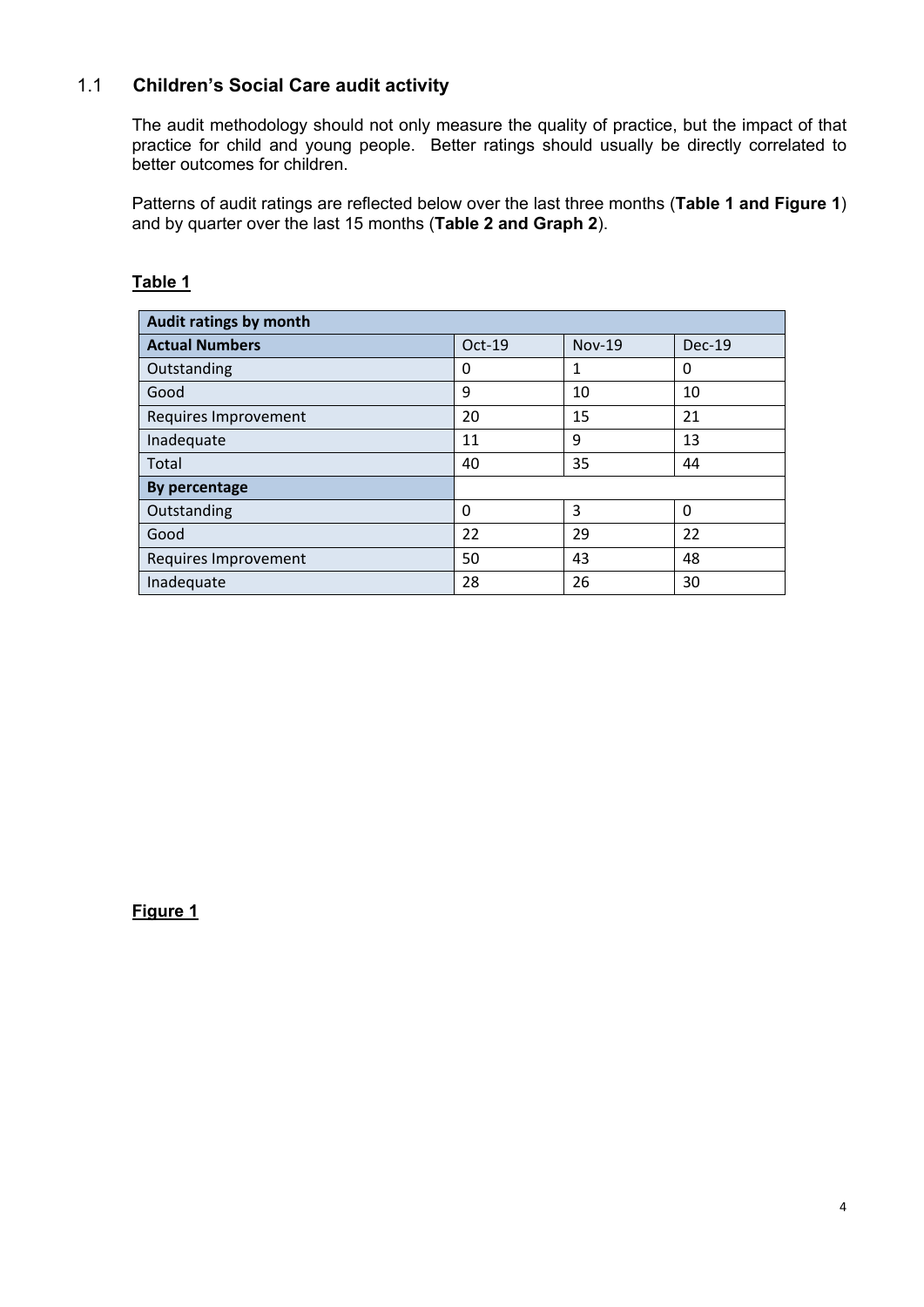

There has been a decrease in practice rated as good in December (22% from 29%), and an increase in practice rated as inadequate (30% from 26%). In the last 3 months, around a quarter (26%) of the work audited has been found to be good, and similarly around a quarter (27%) has been rated as inadequate. As per **Figure 2** below, there is a trajectory over 12 months of a gradual and steady improvement in the rate of good practice. Over the same period, there was an initial marked decline from a particularly high rate of inadequate practice. This improvement trend has not been sustained in the last 2 quarters where the rate of inadequate practice has remained relatively static at 24% and 28% respectively.

Of the 44 audits completed in December, 11 (25%) contained practice that, if not addressed through incisive management could become inadequate. Taken together, the audits rated as inadequate and those describing practice that has the potential to become inadequate accounted for 55% of the work within the December sample, as well as 55% of the work in the 3 months from October to December. This suggests that a significant proportion of the system is not as responsive to improvement efforts as needed; whilst simultaneously a smaller proportion of the system is demonstrating greater responsiveness and recovery.



#### **Figure 2**

#### **Table 2**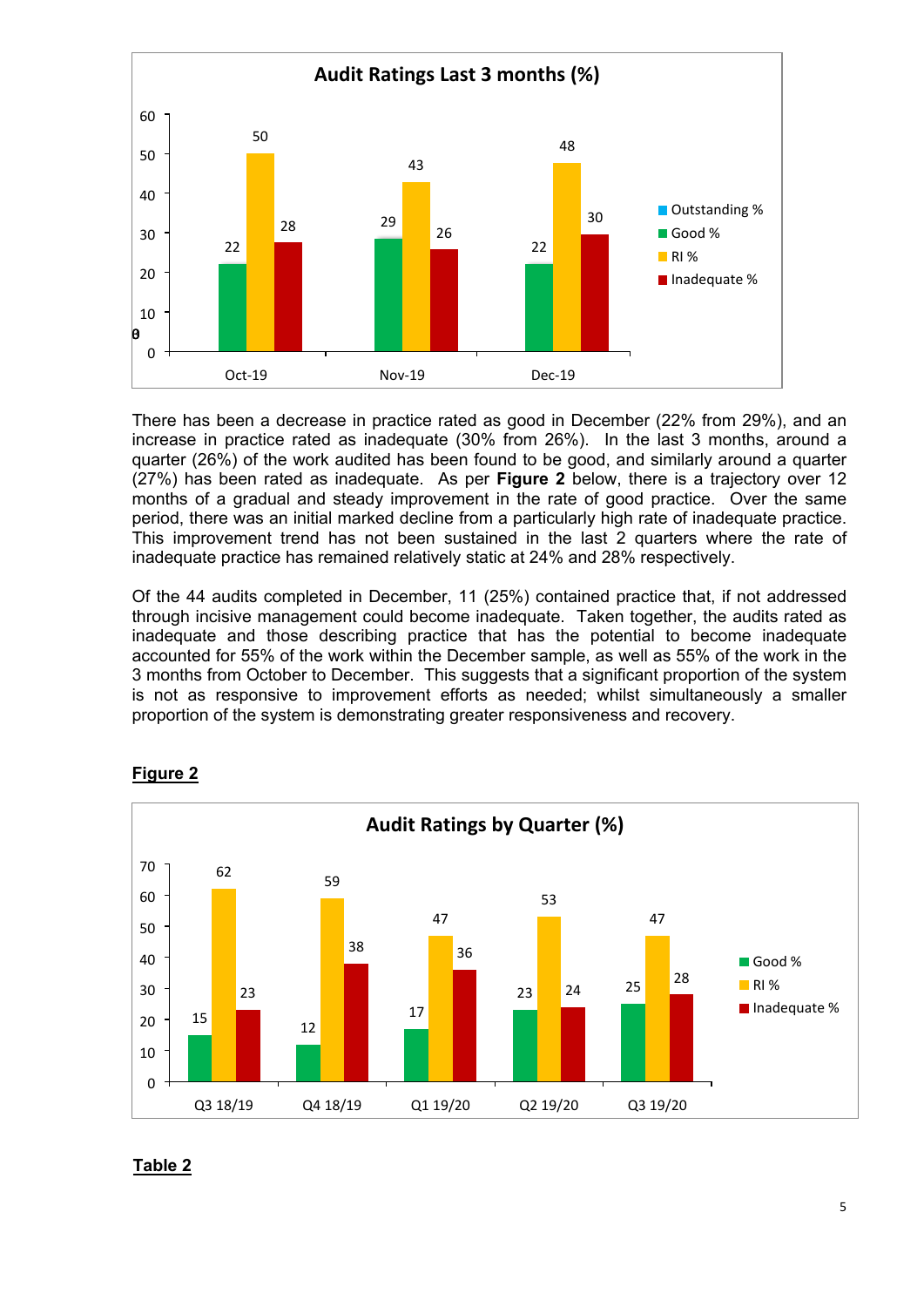| <b>Audit Rating by quarter</b> |          |          |          |          |          |  |  |  |  |
|--------------------------------|----------|----------|----------|----------|----------|--|--|--|--|
| By percentage                  | Q3 18/19 | Q4 18/19 | Q1 19/20 | Q2 19/20 | Q3 19/20 |  |  |  |  |
| Good %                         | 15       | 12       | 17       | 23       | 25       |  |  |  |  |
| <b>RI %</b>                    | 62       | 59       | 47       | 53       | 47       |  |  |  |  |
| Inadequate %                   | 23       | 38       | 36       | 24       | 28       |  |  |  |  |

# 1.2 **Audit Ratings by legal status**

Patterns of audit ratings by child's legal status are reflected below in **Figure 3.** Due to variances in monthly reporting on legal status, this will now be presented as 3 month averages to support representability. Please note that in relation to the below, the actual numbers of Disabled Children and Young People (CWD) are too low (5) over the 3 month period to determine the representability of the findings.



**Figure 3: Ratings by Legal Status for 3 months as a percentage**

# **Table 3**

| <b>Ratings by Status</b> | October |           |       | <b>November</b> |                               |       | <b>December</b> |           |       | <b>Totals</b> |           |       |
|--------------------------|---------|-----------|-------|-----------------|-------------------------------|-------|-----------------|-----------|-------|---------------|-----------|-------|
| <b>Numbers</b>           | Good    | <b>RI</b> | Inad. | Good            | <b>RI</b>                     | Inad. | Good            | <b>RI</b> | Inad. | Good          | <b>RI</b> | Inad. |
| Assessment               |         |           |       |                 | $\overline{\phantom{0}}$<br>- | -     |                 |           |       |               | 13        | b     |
| CIN                      |         | ∸         | ٠     |                 | ٮ                             | 4     |                 |           | ٠     | Q             | 10        | ┸     |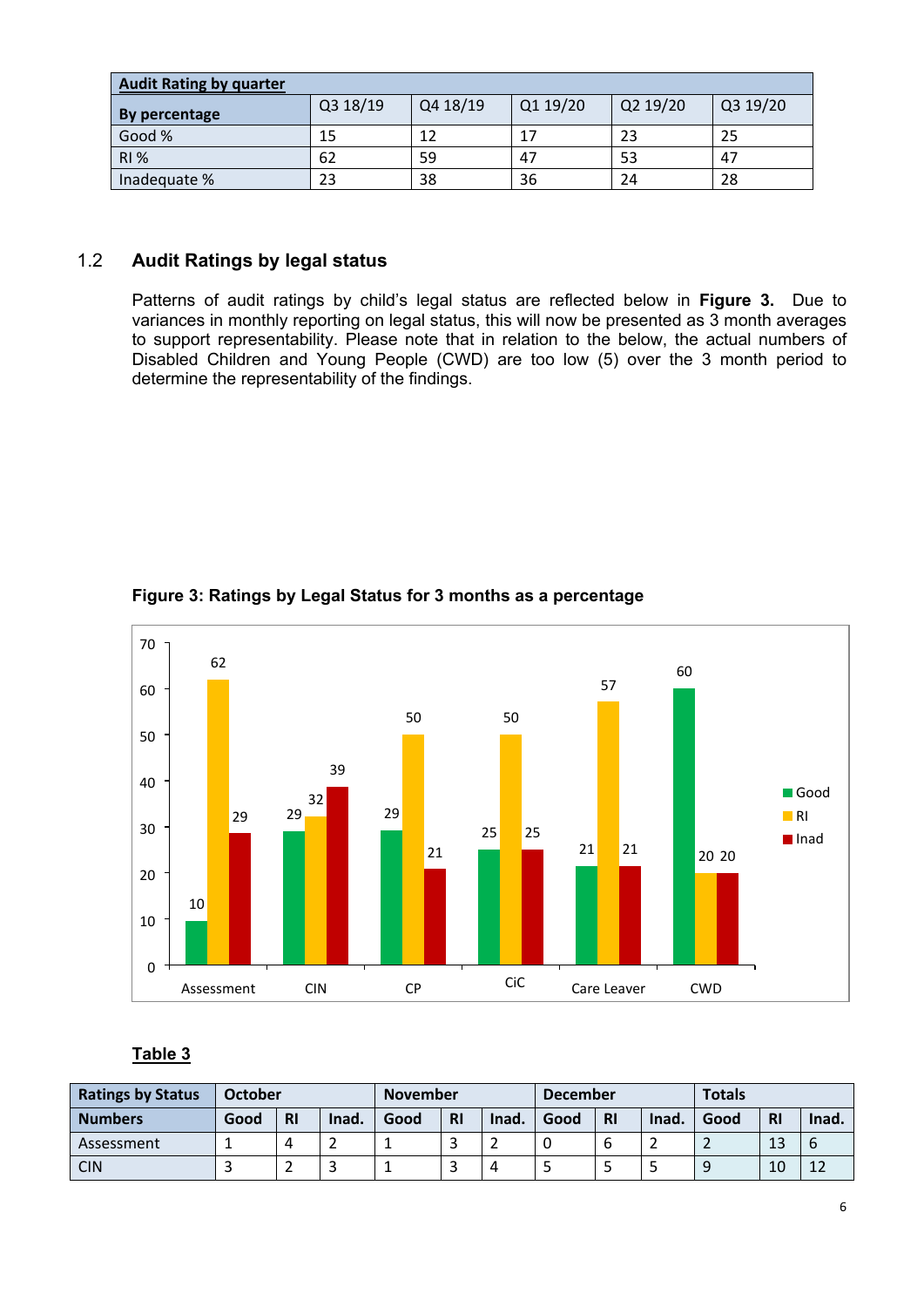| <b>CP</b>   |   | -      |          | ے             | υ      |  |   |   | 12<br>ᅩ       | ٮ        |
|-------------|---|--------|----------|---------------|--------|--|---|---|---------------|----------|
| <b>CLA</b>  |   | ∽<br>_ | $\prime$ | ∽<br>_        | ∽<br>ັ |  | - | O | ר ו<br>A<br>ᅩ | $\sigma$ |
| Care Leaver | ے | -<br>- |          | ۰<br><u>.</u> | υ      |  | - | ັ | $\Omega$<br>் |          |
| <b>CWD</b>  |   |        |          | ັ             | υ      |  | ີ | ັ | <b>.</b>      |          |

Against the profile in **Figure 3**, it appears that children subject to CP plans are most likely to receive practice rated as good (29%), and least likely to receive practice rated as inadequate (21%). Previously an area of better practice, Children in Care and Care Leavers are experiencing more practice rated as inadequate, at 25% and 21% respectively. Children within the assessment process and those subject to a CiN plan are most likely to be in receipt of weak practice; however there is also a high rate (29%) of good practice for CiN in the last 3 months. **Figure 3** highlights that there continues to be variable practice across the system and recovery in practice is not yet consistent.

Further work may be needed in relation to the evaluation of practice in Assessment teams where work may be incomplete not as a feature of poor practice but because it is too early in our contact with the child/young person and has yet to be finalised. This bears further monitoring.

# 1.3 **Audit Ratings by team**

Nine teams have had three or more audits rating practice as good in the last six months, and 7 teams were identified as having had three or more audits rating practice as inadequate in the same period.

# 1.4 **Audit Ratings by Area of Practice**

Ratings by area of practice are reflected below in **Figure 5** for December and for the last three months in **Figure 6**.

The figures in this section demonstrate that:

- a) Compared with the last 3 months, there is a level of good practice being sustained in relation to our Assessment and Response to Risk; Assessment; and Planning. Comparatively, the quality of our relational practice and management oversight have dipped. Practice on permanence has improved; however, information from other sources (e.g. use of s20, timely legal proceedings, regulated placements, and placement stability) indicates that continued improvement is needed relative to permanence.
- b) Levels of inadequate practice have mostly risen by about 5% across the areas of practice (with the exception of planning). The quality of oversight remains the area in greatest need of improvement.

#### **Figure 5**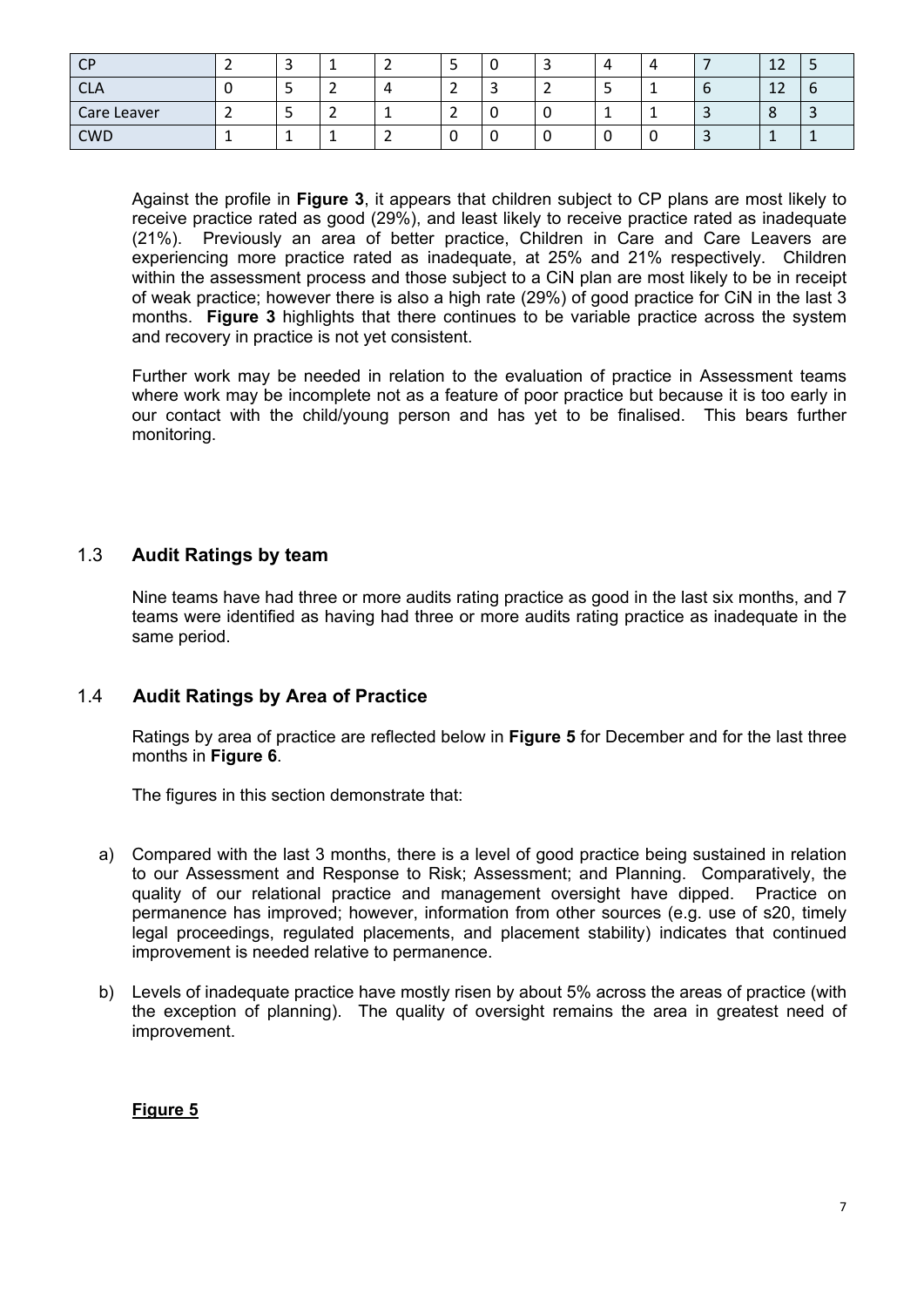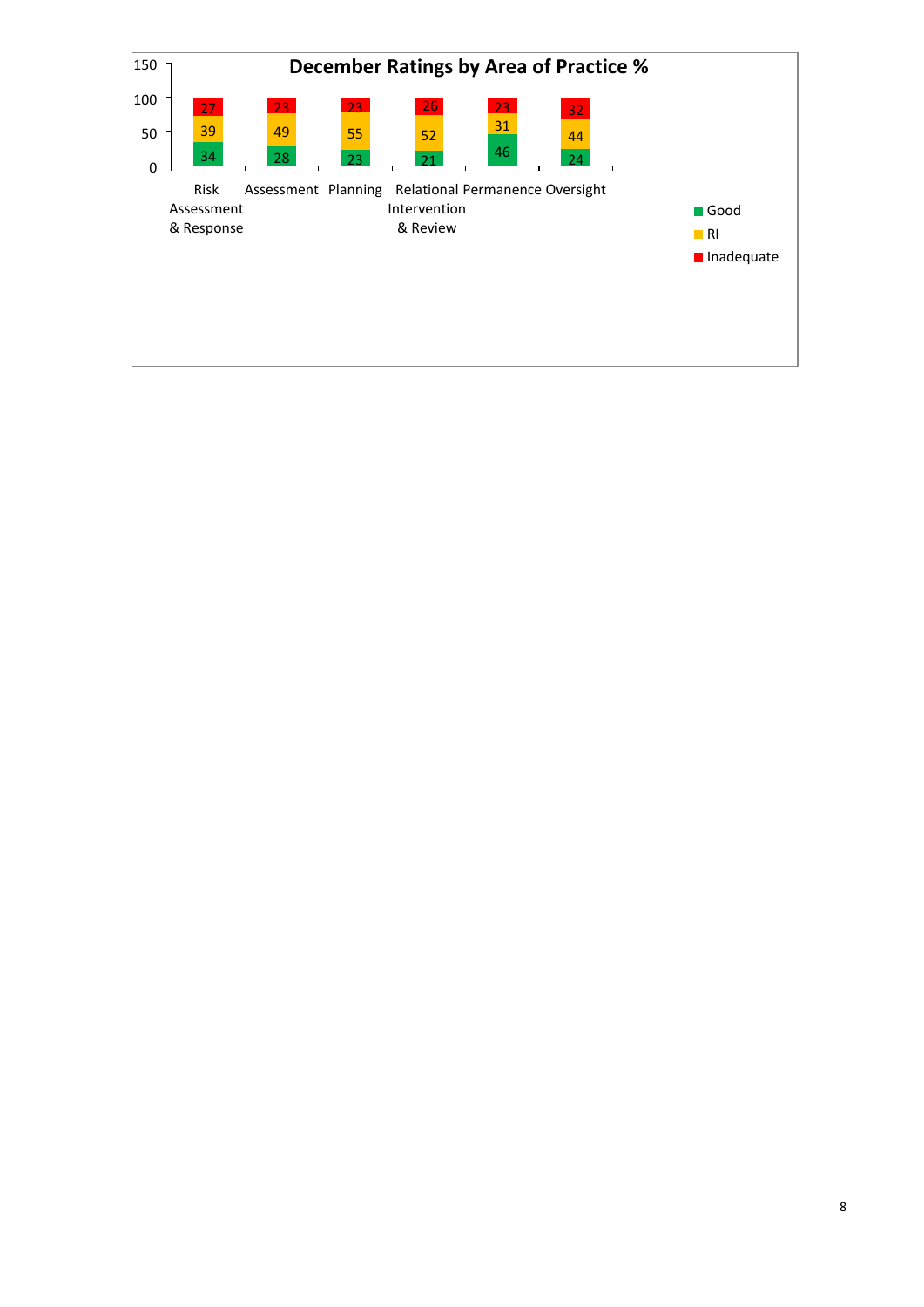# **Figure 6**



Deeper analysis of these fundamentals of practice has highlighted that improvement is needed in the following areas:

- a) Assessment and analysis:
	- Insufficient information-gathering, or bias in gathering information. This includes:
		- o over-reliance on the self-reporting of parents/carers;
		- o limited gathering of information from multi-agency partners; and
		- $\circ$  limited inclusion of children/young people's voice especially in relation to lived experience and impact.
	- Lack of triangulation, synthesis, and conceptualisation of the available information.
	- Lack of continuity from assessments into plans.
- b) Risk-assessment and threshold decision-making:
	- Not identifying emergent risk, or not maintaining attention on all risks once they have been identified.
	- Unclear focus on what constitutes 'significant harm'.
	- Unclear rationale, without underpinning evidence, to support assertions of 'likelihood'.
	- Taken together, the vulnerabilities in asserting 'significant harm' and/or likelihood compromise the reliability of risk assessment, management and threshold decisions.
- c) Planning:
	- Plans being overly parent/carer focused.
	- Plans needing a greater focus on outcomes for the child / young person.
	- Absence of timescales in plans that contribute to drift, delay and diminished accountability.
	- Where plans are not leading to expected improvements for children we do not routinely see practice that is adaptive, creative and well-informed to adjust planning towards better outcomes.
	- Over-optimism and/or risk aversion in planning.
- d) Interventions:
	- An over-reliance on process and process points (e.g. strategy discussion, ICPC, LPM) as primary interventions; sometimes to the exclusion of evidence-based/informed practice that would facilitate and test change.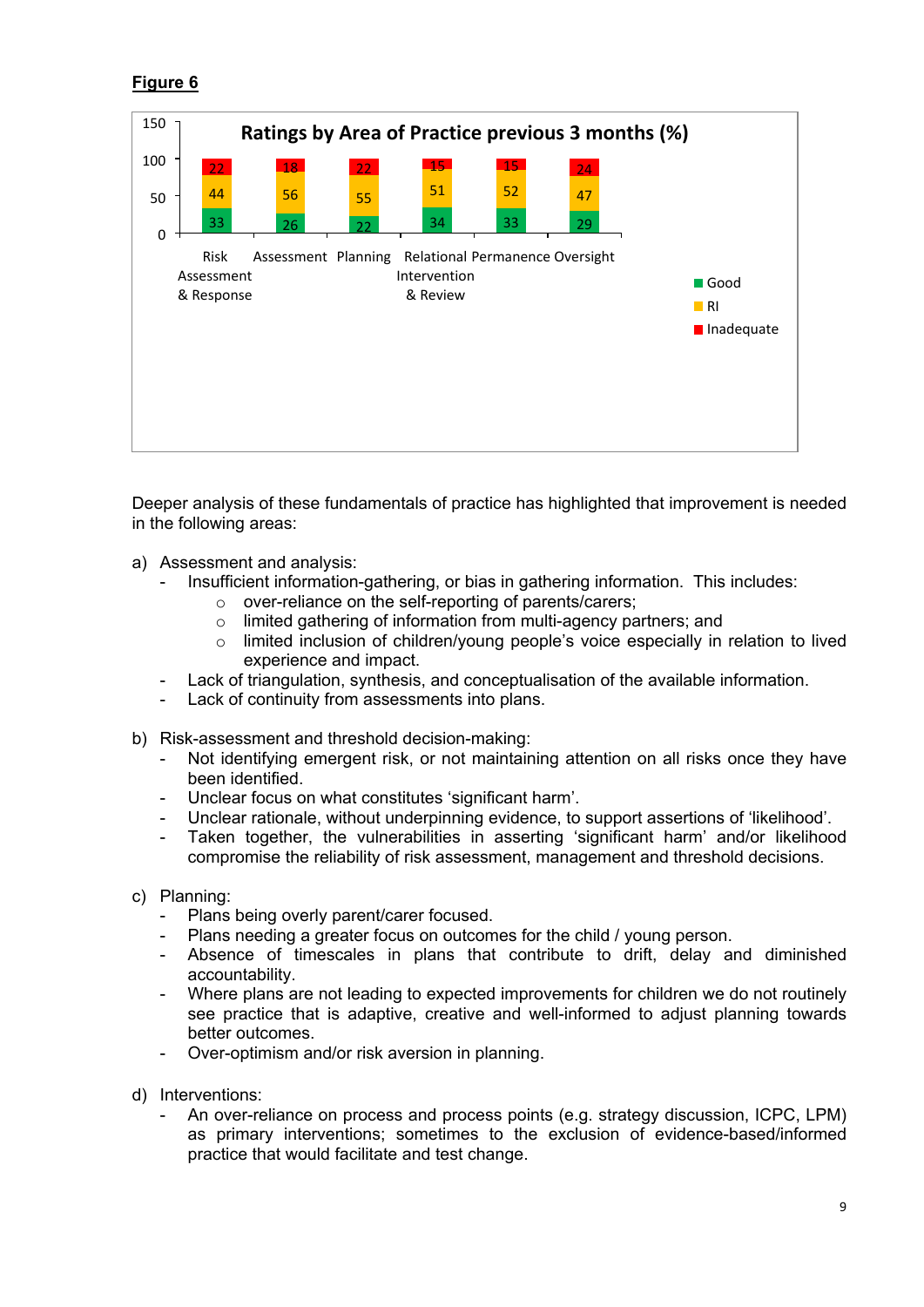The GCC Ambassadors have also begun to support the QA framework through an independent review of a sample of audits with a particular emphasis on practice that is participative and relational. Whilst Ambassadors are GCC employees, work is still carefully selected and samples prepared to avoid conflicts of interest and to ensure information is protected as needed.

Ambassadors look for evidence of the voice of the child and evidence of the relationship the social worker has with them. They look for clear evidence that the worker knows the child/young person and presents a picture of who that child is: including their need, views, wishes and feelings. They are also reviewing whether work has been written in a way that the child / young person can understand if they decided to access their records in the future.

The key findings from this month's Ambassador review are:

- a) Some examples of good work were identified including: engaging, relational practices; good direct work; affirmative language in case summaries; regular visits; and opportunities for young people's voice to come through in recordings.
- b) Areas for improvement included: 'Mind of My Own' statements were not recorded; there was not evidence of work to involve advocacy services; work does not reflect children/young people's achievements; the involvement of young people in meetings is not well-reflected.
- c) A well-described picture of the child/young person emerged in some records but this was inconsistent.

#### 1.5 **Feedback from Social Workers whose practice was rated as Good**

Where practice has been rated as Good in December, the QA team contacted the allocated social worker to understand factors which have contributed to good outcomes being achieved. This feedback has been given to the Principle Social Worker who is co-ordinating examples of good practice across Children's Social Care. Themes within this feedback included:

- a) A focus on strengths-based relational practice and making time to engage with and understand children, young people and families.
- b) Understanding family systems and how the views and experiences of all family members impact on each other; then using this to inform assessment, planning and intervention. Included in this is a thorough understanding of parents' life experiences and how this impacts on their current parenting and engagement with services.
- c) Being persistent in understanding and addressing barriers to engagement and having reflective spaces to think about different ways of working with families if change is not being seen. For two young people, good co-ordination with Youth Support Services was central to this.

#### 1.6 **Findings from children, young people and families' feedback**

In the December audits, 10 (23%) children/young people and 27 (61%) parents were spoken to. 60% of children/young people rated the service positively; 10% negatively and 30% rated it with some positives and some areas for improvement. 67% of parents rated the service positively; 11% negatively; and 22% with a mixed response.

Positives included better outcomes for children and families, and accounts of engaging, compassionate and inclusive relational practice. Areas for improvement related largely to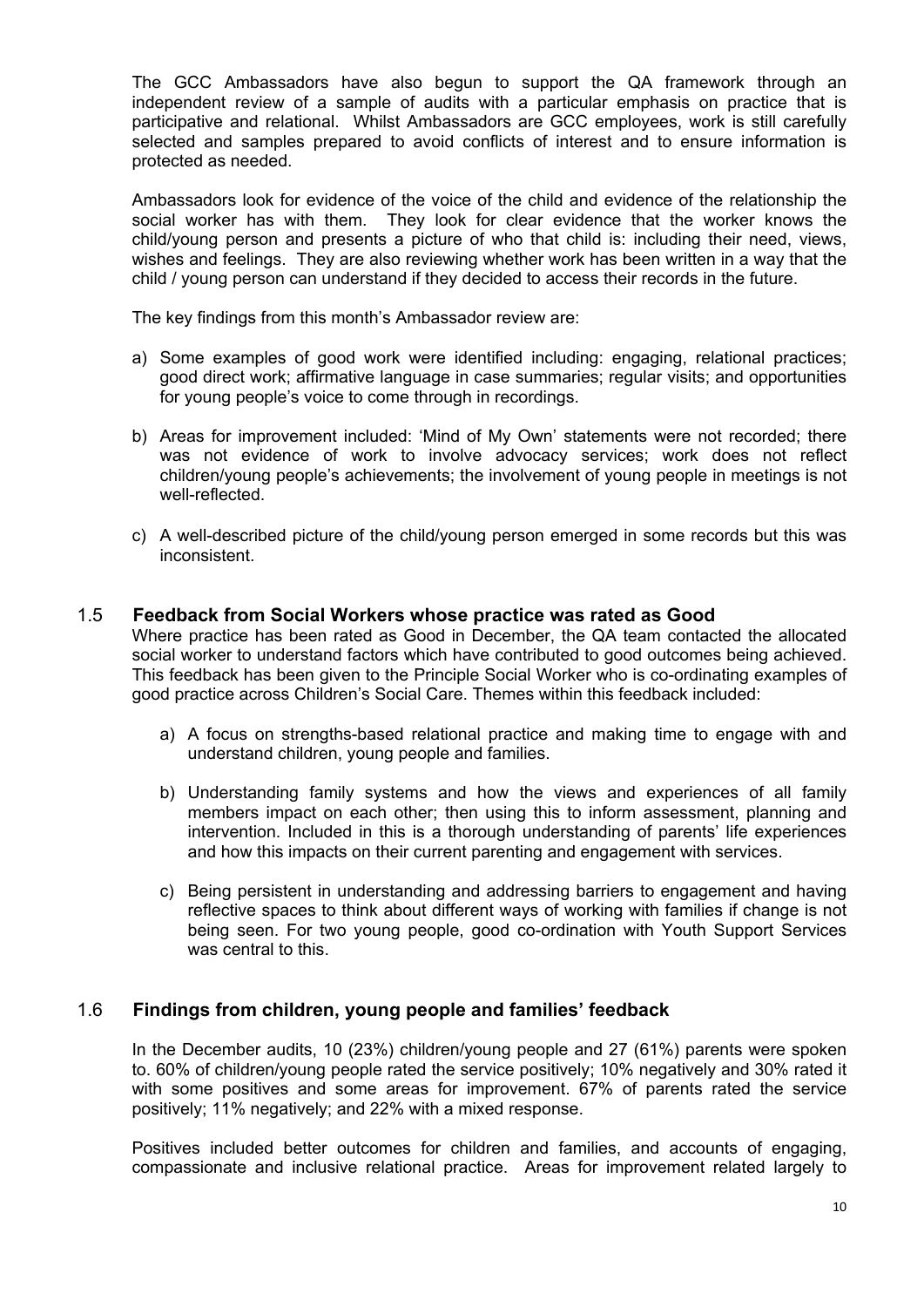trustworthiness, reliability, frequency of contact, delayed meetings and decisions, and effective communication between social workers, children, young people and families.

# 1.7 **Children of Concern**

Child of Concern Notifications are generated for any child or young person audited as receiving an inadequate service. This involves a review of the concerns for the identified child or young person created by the QA Team, with a response provided by the Operational Team regarding:

- a) what we are doing to ensure the child / young person is safe?
- b) assurance that our service offer is appropriate to their needs; and
- c) outlining the next steps to providing a good service to this child/young person.

In December, thirteen Child of Concern Notifications were generated. At the time of writing this report, all have been resolved. This is an improvement on the 10 from last month, and the 20 from the month before that.

# **1.8 Early Help and Youth Support audit activity**

Of the 5 completed audits in Early Help, all identified practice as RI; and of the 6 completed in Youth Support, all identified practice as good. These audits demonstrate continued good relational practice in both services. Good engagement techniques were demonstrated in Youth Support, but further there was recognition of how persistent engagement efforts enabled young people to feel valued and aware of how to access support when ready.

Areas for improvement included: the timeliness of assessment, quality of analysis and C-SMART planning.

# **2.0 How do we know this?**

# **2.1 Children's' Social Care Audit methodology**

There is a basic expectation that every Advanced Practitioner, Team Manager and Senior Manager undertakes an audit each month; one director electively audits each month. 'Standing exemptions' to audit apply to those that are moderating the audits of their colleagues, those working 0.5fte or less (who audit alternate months), those on extended absences, and those in the MASH, who undertake MASH QA activity on alternate months. All exemptions require sign-off from the respective Operations Director.

# **2.1.1 Audit Accuracy**

As the most fundamental element of QA, the accuracy of audits requires ongoing monitoring within a QA framework. The role of moderators continues to play a significant role in maintaining the accuracy of our audits. To this end, 'moderator effect' provides an insight into the accuracy of our auditors' ratings of practice.

**Table 4** indicates continuing moderator effect on the ratings of audit. The role of the moderator is expected to have a 10-15% effect on ratings. In December, there was a decrease in the downgrading of audits (from 24% to 19%). Practice rated as inadequate by moderators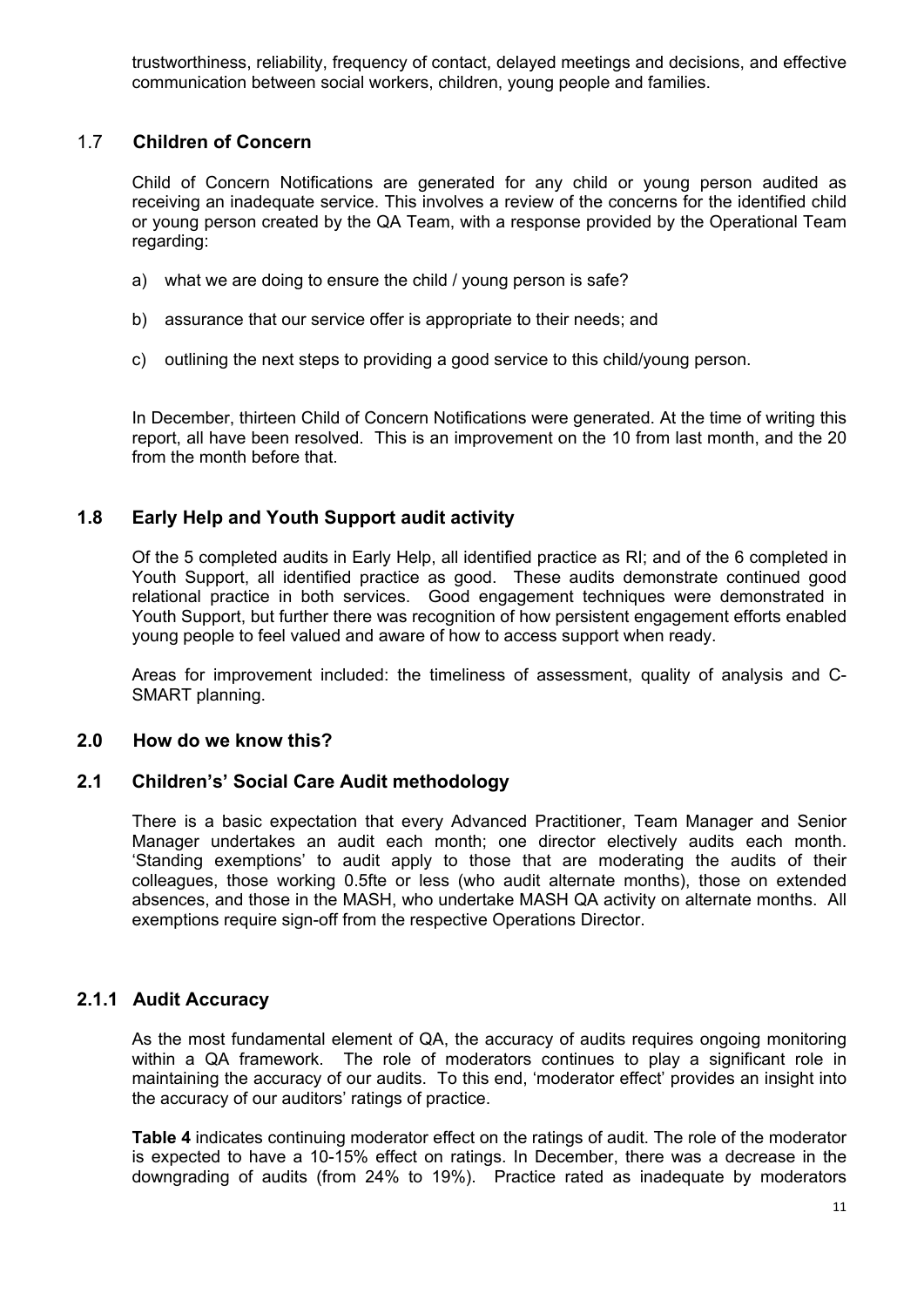showed a change in downgrading activity from 78% to 31%. Although improved, the current moderator effect continues to reflect inconsistency in identifying good and inadequate practice by some auditors. This will undoubtedly have a bearing on quality control activity within teams, and indicates that the accuracy of Gloucestershire's audit programme remains quite reliant on the moderators' understanding of good and inadequate practice.

#### **Table 4**

|              | %age upgraded by<br>moderators | %age downgraded by<br>moderators | %age of Inadequate<br>downgraded by<br>moderator |
|--------------|--------------------------------|----------------------------------|--------------------------------------------------|
| August 19    |                                |                                  | 29                                               |
| September 19 |                                |                                  | 50                                               |
| October 19   |                                | 30                               | 64                                               |
| November 19  |                                | 24                               | 78                                               |
| December 19  |                                |                                  |                                                  |

Completed audits are reviewed each month by the Head of Quality and the QA manager. A further sample of 7 audits (2 Good, 3 RI, 2 Inadequate) are reviewed by critical friend and ex-Ofsted inspector Steve Hart. The findings of this, as captured by Steve Hart, are:

Most audits continue to be clearly written, though some this month were not as strong as in previous months. Some auditors find it a challenge to confine themselves to evidence and impact, being likely to stray into giving advice within the body of the audit.

Challenges remain for some in writing appropriately focused impact statements, which do not help the reader gain a sense of the child/young person's lived experience or the impact of practice deficits/benefits on the child. In some cases this is not translated into a considered judgement.

Audits nearly all include the contributions of a professional closely associated with the case. This is good practice. The picture in relation to parent/carer and child/young person contributions to audit is not so encouraging.

The accuracy of 2 of the 7 (29%) audit ratings was questioned in this exercise. These appeared over-optimistic, process-oriented, and insufficiently underpinned by the necessary evidence and impact statements. Some moderator changes to audits are supported by Steve, but there are others where he advises moderators to be more assertive in challenging judgements that are not sufficiently supported by evidence and impact statements.

Three key improvement areas identified by Steve are:

- a) "Evidence though captured, did not consistently enough translate to well-argued impact statements…. The consequence of not fully grasping the impacts meant that judgements were inflated and opportunities for affecting the quality of the child's experience of services through well-constructed recommendations were lost."
- b) Not all auditors and moderators are engaging sufficient conceptual skill. Unless "auditors and moderators fully grasp the significance of the evidence before them and use that material to understand the child's experience, then impact statements and judgements always run the risk of being inaccurate."
- c) Audits in previous months have been beginning to demonstrate the consistent application of judgement criteria and an understanding of what 'good looks like'. This was less so in December. In cases where evidence of practice and operational management were very obviously clear judgements were usually secure. "In others, particularly those where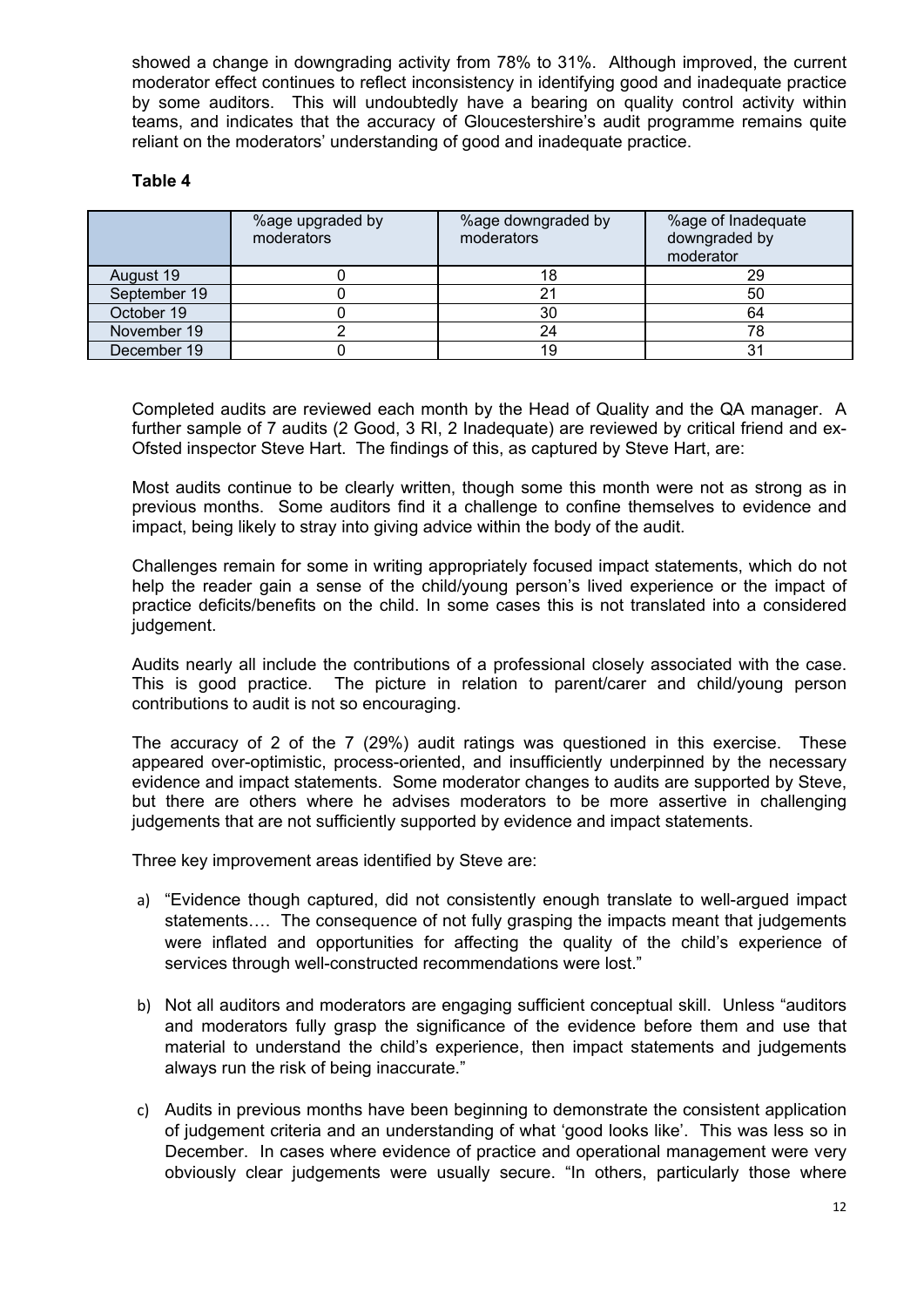evidence was not understood or properly aggregated, judgements were less reliable, and some were easily challengeable." Conceptual skills are a significant part of this issue, added to which auditors and moderators would benefit greatly from using the ILAC criteria to support their judgements.

It will take some time before we can be clear whether the concerns raised this month reflect a more concerning trend about the general quality of audits. However, we can be confident that we are beginning to better identifying areas of audit and moderation practice where we can target improvement efforts.

#### **2.1.2 Representation**

A sufficient and regular volume of audit activity is required in all teams and for all groups otherwise this limits the Authority's understanding and oversight of the quality of practice and service provision in these areas. The target to achieve this in Gloucestershire is 86 audits per month (i.e. 2 audits per team per month).

In December, there was a pool of 109 staff, trained in the audit methodology. 85 of these function as auditors, and 24 as moderators; with two additional external (ex-Ofsted) moderators. Two moderators are currently involved in supporting new moderators, rather than providing moderation. One trained moderator has a standing exemption at this time and two moderators are completing one moderation per month, to enable alternative quality assurance activity in the fostering service.

For effective operations, the moderator to auditor ratio should be 1:3 meaning there should now be capacity to moderate 67 audits, should moderators not be given an exemption.

Of the 85 auditors, there are 10 who are currently exempt from audit due to their absence from work or being involved in other improvement activity. This means that there are 75 auditors available for monthly auditing. Further training of 10 auditors took place in January. These auditors will enter the auditor pool in February. Additional external moderation is being commissioned to enable the training of new auditors. Further activity is underway to identify internal moderators to enable the necessary volume of audit activity.

Of the 75 available trained auditors, five did not audit in December due to being bi-monthly auditors; and nine were granted an exemption and so were not allocated an audit. One auditor was allocated an additional audit. This meant that 62 children were allocated for audit, from across all teams in Children's Social Care.

Following allocation of audit, a further thirteen single month exemptions were given by the Director of Children's Safeguarding; three audits were not submitted; three audits did not meet the standard to be ready for submission; and one November audit was resubmitted in December. This resulted in 44 audits completed to expected standards. Of these audits, 14 were submitted late (21%), which impacts on effective and timely moderation. This is, however, an improvement on the 57% late in November.

Taking account of those auditors who fall under the 'standing exemption or bi-monthly exemption' rule, in December, we had a completion rate of 70%, which is below the 90% target but an increase on the 61% completion rate in November. Exemptions require authorisation from the respective director, and nil returns are expected to be followed up by Heads of Service. The optional exemptions scheme has now been revoked by the Director of Children's Service.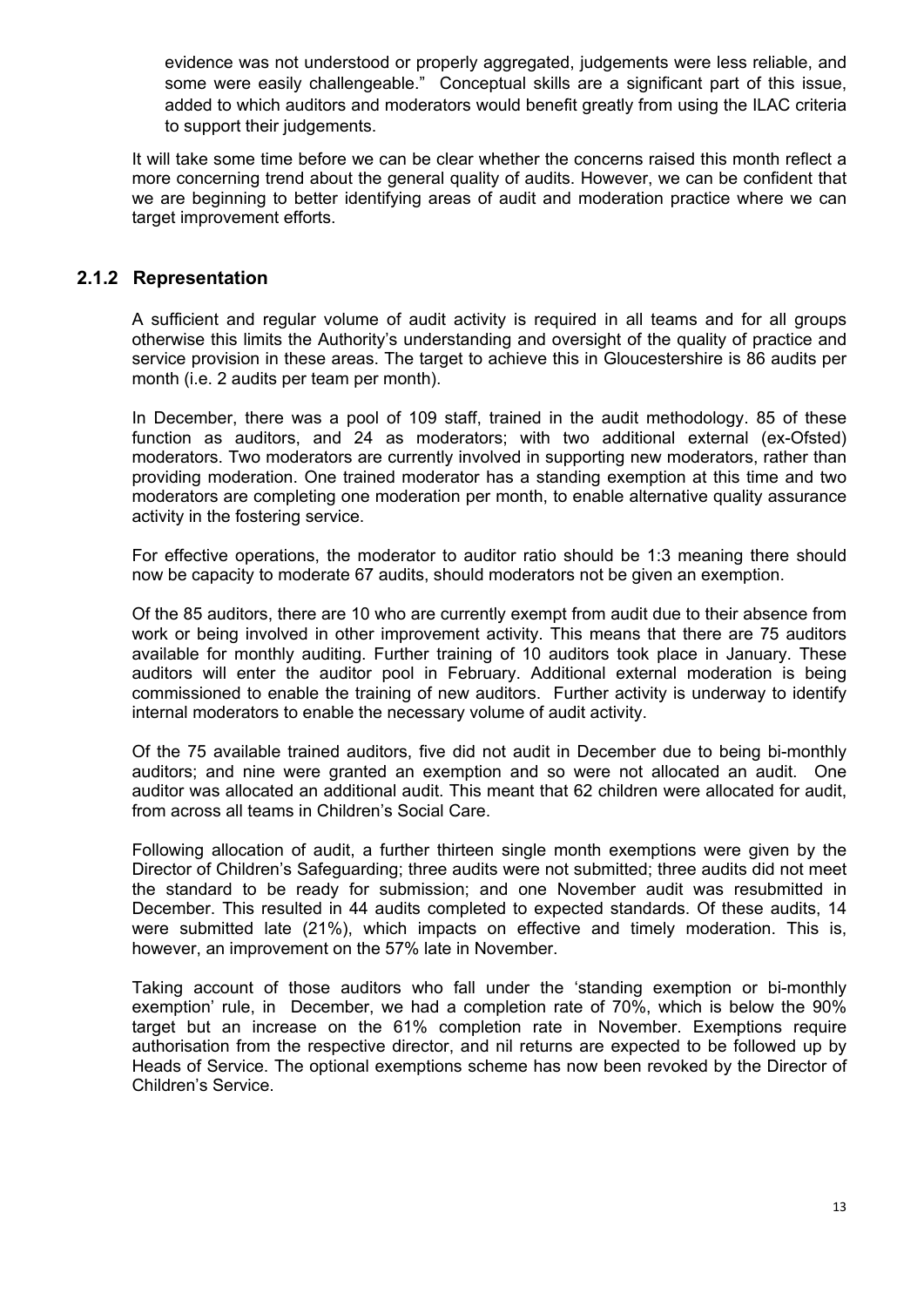|                            | Jan-<br>19 | Feb-<br>18 | Mar-<br>19 | Apr-<br>19 | May<br>$-19$<br>- | Jun-<br>19 | July-<br>19 | Aug-<br>19 | Sep-<br>19 | Oct<br>19 | <b>Nov</b><br>1 <sub>0</sub> | <b>Dec</b><br>19 | Ave |
|----------------------------|------------|------------|------------|------------|-------------------|------------|-------------|------------|------------|-----------|------------------------------|------------------|-----|
| audits<br>No.<br>completed | 58         | 52         | 48         | 47         | 42                | 40         | 50          | 45         | 44         | 39        | 39                           | 47               | 46  |

In the 12 months to December '19 we have done on average 46 audits per month. As a proportion of the 3704 December 2019 this 12-month total (551) represents 15% of the service's activity. Were we realising our target of 86 audits per month this would offer representation of 28%.

(See Appendix 1 for a list of those with Exemptions, Late Returns, Nil Returns, and audits not meeting expected standards.)

Although an audit is allocated to every team, the single month exemptions, nil returns and audits not yet ready for submission means that seven teams (16%) have not been audited in December. **Table 6** below reflects teams who have only been audited once in the past three months. This will have an impact on the understanding of practice within these teams.

#### **Table 6**

| Team                           | No. of audits<br>completed |
|--------------------------------|----------------------------|
| 11-25 Cheltenham Team 2        |                            |
| Cheltenham Assessment Team 2   |                            |
| Cheltenham Safeguarding Team 2 |                            |

# **2.1.3 Participative Auditing**

The audit methodology is intended to be delivered as a collaborative, exercise with social workers. Without this collaboration the accuracy of audits is diminished, as is the opportunity for learning and ownership of any subsequent recommendations.

Of the 44 audits completed, 39 included the social worker (89%) and, 40 included the manager (91%). It is noted that recording a social worker or manager's views does not necessarily equate to the relational/participative auditing approach expected. This is unlikely to promote a shared understanding of the learning from audit or the change which needs to be seen for the child, and leaves some feeling done 'To'.

For children who have an IRO or CP Chair, 60% of audits included the views of their IRO or CP Chair, which leaves a significant number where this feedback is not obtained. This makes it more difficult for IRO's and CP Chairs to support learning and improvement from audit and to reflect on the improvements needed in their own practice. Where CP Chairs and IRO's are completing audits, they are now allocated children or young people who are allocated to them. For these children, this will provide a greater opportunity for learning discussions to take place between the operational team and the reviewing service.

23% of children/young people were contacted and 61% of parents. As noted by Steve Hart, this leaves a significant number whose views have not been gathered, which limits their voice in support arrangements and reduces opportunities to inform our learning. It is accepted that some circumstances will prohibit the gaining of feedback (age of the child, availability of the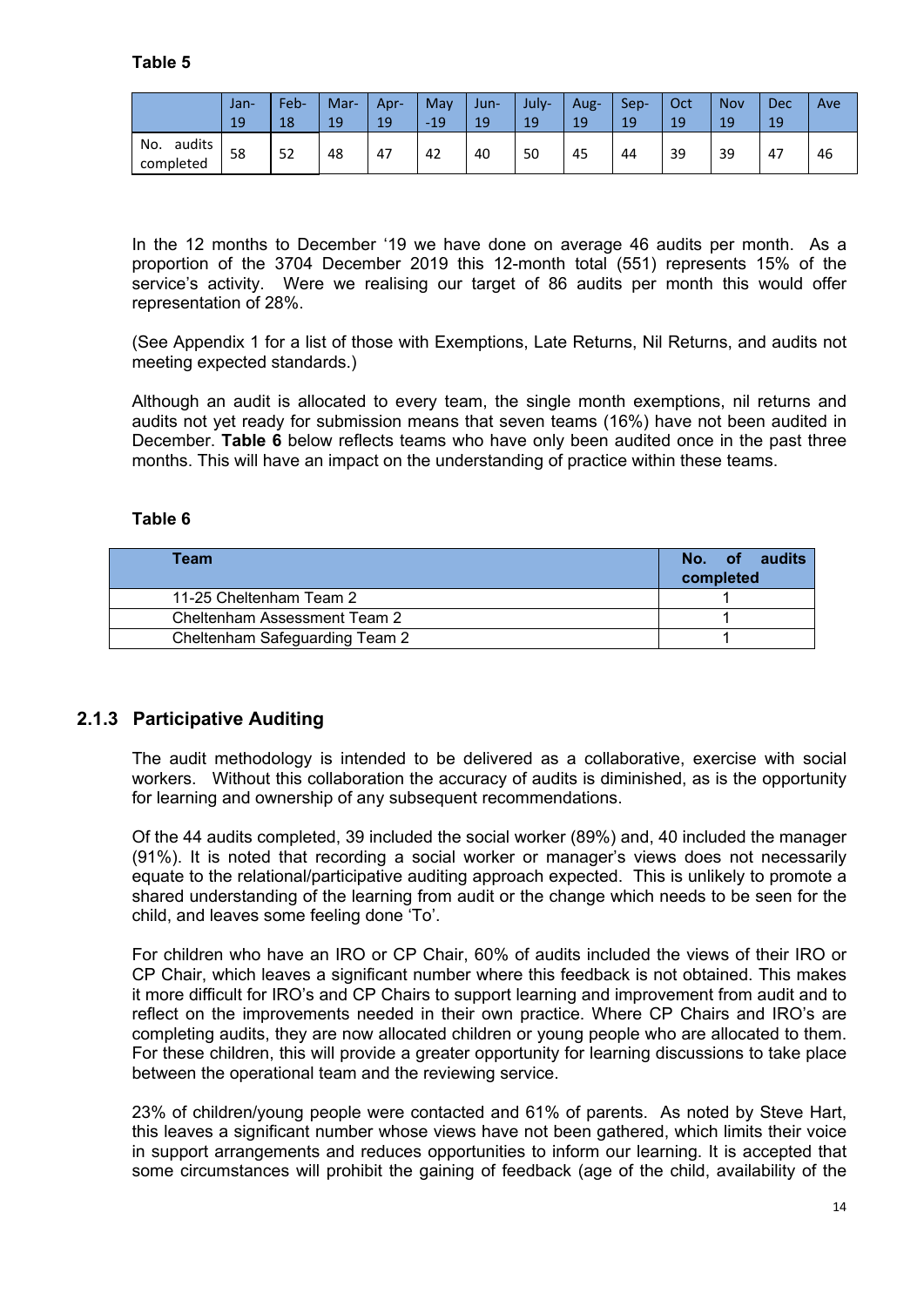parent, etc.) but more rigour is required to make best use of all possible contributions. This could be strengthened by improved planning at the point of audit allocation.

#### **2.1.4 Impact from Audit**

A key element within our quality assurance programme is to ensure that there is an effective and timely response to address issues impacting on children and young people and drive organisational learning. The Quality Assurance Team maintains an action tracking log for all actions from audit, which is shared with managers and Heads of Service on a regular basis.

Over the last three months there have been a total of 544 actions resulting from audit, plus 98 outstanding actions from May 2018. These 98 actions relate to 74 children, for whom, this probably represents a missed opportunity to receive a timely and improved service.

At the time of writing, 37% of audit actions are overdue; 15% were completed late; 23% were completed on time, and 25% are not yet due. Completion rates compared with November (29%) show that actions this month are being completed in a less timely way.

A further factor which contributes to effective and timely response to audit, is the finalisation of the audit itself by the auditor following moderation. At the time of writing, 1 audit (May), 1 (July), 1 (September), 2 (October) and 5 (November) had yet to be finalised following moderator feedback (see Appendix 1 for details).

# **2.2 Early Help and Youth Support methodology**

Eight audits were allocated within the GCC Early Help delivery teams with 5 (63%) being completed.

100% of the 6 allocated audits in Youth Support were completed.

The GCC QA team within the Academy are now reviewing the Early Help and Youth Support audits and supporting development in these service areas. Some of the auditing and moderation was of a good quality – though work is needed to better differentiate evidence and impact statements.

# **2.3 QA governance**

As noted in previous QA reports, recent inspection results in neighbouring authorities rated as good have highlighted the value of a specific strategic forum in which QA and performance findings are shaped into planned activity and reviewed on a regular (monthly) basis.

In Gloucestershire, the QA report is considered in a number of forums and whilst some actions follow from these, it is not of the type described above. This would be improved by having a formalised arrangement whereby senior operational managers meet to jointly develop recommendations from QA findings and follow these through in a set review format. A decision on this proposal has yet to be made.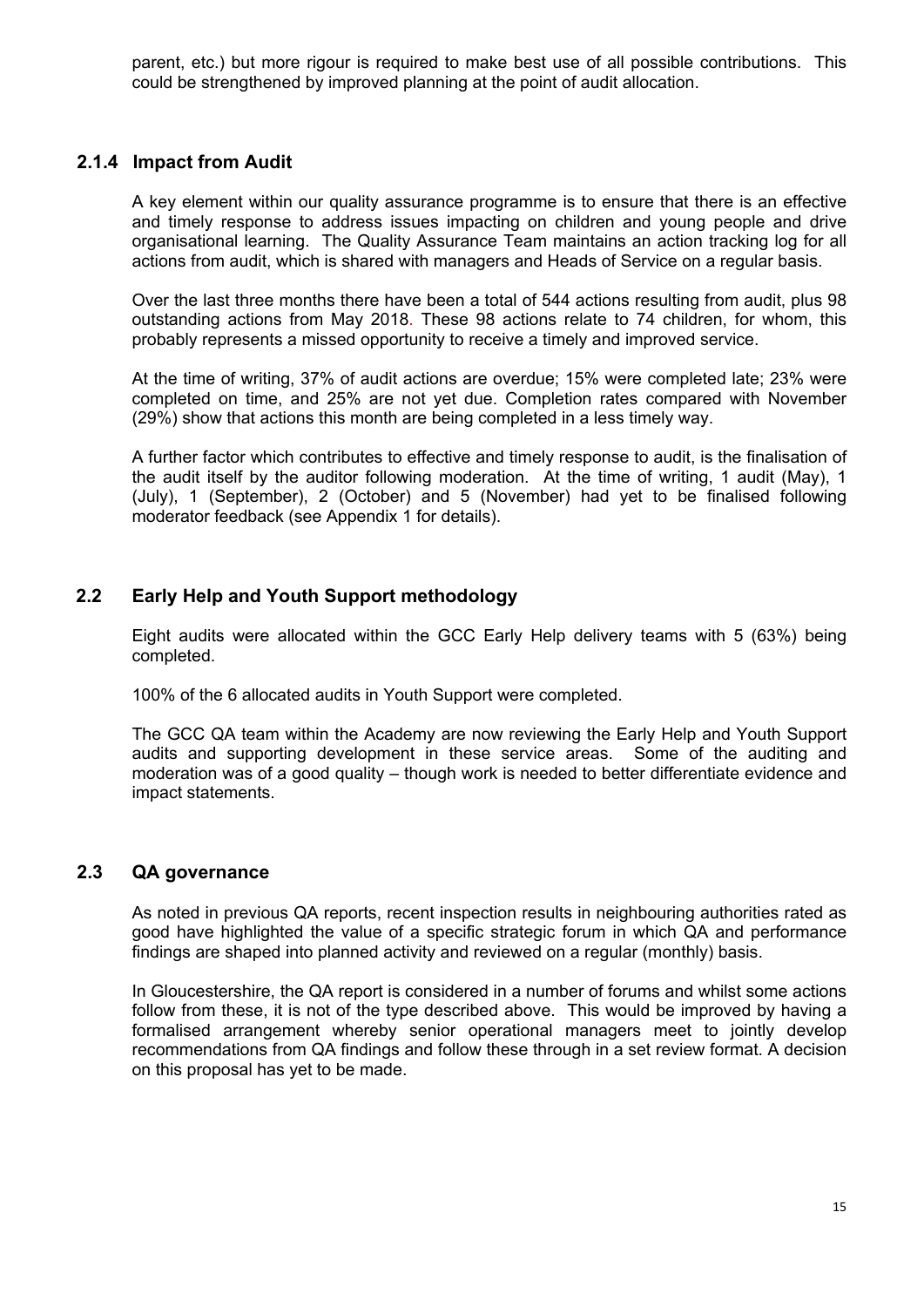#### **3.0 What are we doing about it?**

#### **3.1 Children's Social Care**

#### **3.1.1 Improving Practice**

Essentials sessions have continued to be offered through January 2020. The up-to-date figures for attendance at Essentials are:

| a) Completed all 3 modules   | 65%   |
|------------------------------|-------|
| b) Completed 2 modules       | 10.5% |
| c) Completed 1 module        | 6.5%  |
| d) Not completed any modules | 18%   |

A service wide dip sample of all practitioners' compliance with the Essentials Principles is being completed in January. The learning from this will be shared in the next QA report.

Development and delivery of the following Academy learning modules has been signed off by the Children's Services Leadership Team: Domestic Abuse, Neglect, Parental Substance Misuse, Parental Mental Health, Child Sexual Abuse, and Parental Capacity to Change. These will be aligned with the Essentials principles and launched with a similar methodology which has been so positively received. Activity on Neglect is already being deployed into teams under a Neglect Action Plan for 2020.

The GSCE business unit manager is also meeting with locality teams to share the learning from Serious Case Reviews / Safeguarding Practice Reviews; and joint work continues to be undertaken between the Consultant (Improvement), Principal Social Worker and colleagues from commissioning to offer targeted coaching support to identified operational teams. This includes identifying inhibiting/facilitating factors to improvement within these teams and working with them to support recovery.

#### **IRO-CP service:**

Following the 6<sup>th</sup> Ofsted Monitoring Visit in April 2019, considerable work was undertaken in the CP service which led to a month-on-month improvement in the team's performance. This reached the level of good and outstanding LA's in June and July 2019, but was not sustained with an impact on the performance, quality and morale of the service. One reason for this relates to high numbers of ICPCs where Gloucestershire is an outlier compared with statistical neighbours and the England average. A second reason relates to emergent conditions within the CP service itself. These conditions have led to a thorough internal and external review of the service (Dec-Jan) and the implementation of an urgent improvement plan. The findings of this diagnostic activity will be presented in the next QA report. Nevertheless, the improvement activity now in place includes the following:

- a) Management oversight of all requests for strategy discussions/meetings;
- b) Head of Service oversight of all requests to convene an ICPC;
- c) Head of Service oversight of all children subject to CP plans for 12 months or more;
- d) Implementation of a new protocol for single and multi-agency responses to children on second and subsequent CP plans;
- e) Review of multi-agency safeguarding training to reinforce the expectations of partners in Child Protection.
- f) Developmental work with Chairs around threshold decision-making and effective planning;
- g) Revision of workload and workflow arrangements within the CP team;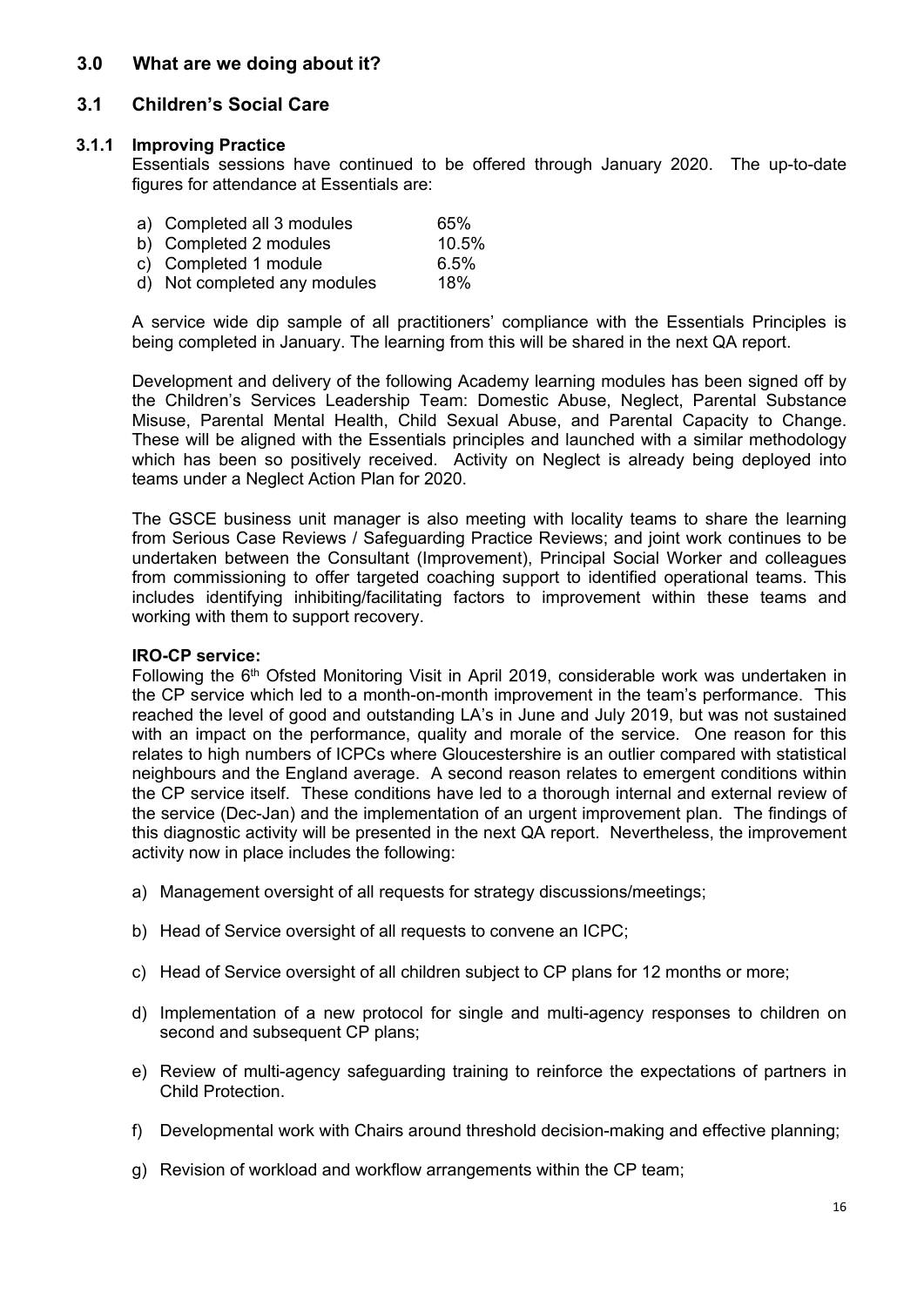- h) Work to re-shape the service;
- i) Individual development plans for staff;
- j) Renewed performance oversight.

#### **Role of the Advanced Practitioners:**

The role of the Advanced Practitioners (APs) as coaches and drivers of practice in teams was revisited in a collaborative event facilitated by the Academy in January. Attendance at this was good and it provided APs and Team Managers the opportunity to revisit the role profile and consider how best to use the role to drive practice in teams and across the department. Feedback, received directly and via social media, highlighted many positives from this activity and this will be continued through the monthly AP forum meetings. The Academy is currently compiling the various inputs from the day and will share these back with the Leadership Team along with a proposed action plan to progress the refreshed role.

#### **Children in Care:**

The departmental leads for Children in Care are driving work to secure increasing management grip of the use of s20, reunification, and the use of unregulated and unregistered placements. The impact of this should become increasingly apparent through February and March as these interventions take effect.

#### **3.1.2 Representation from audit**

During January, the Academy has trained a further 10 auditors. Additional external moderator capacity is being commissioned to provide transitional support for this increased auditor pool.

As much as possible (within the constraints of exemptions and nil returns), audits continue to be allocated so that every social worker's practice is audited at least once every 6 months.

The targeted diagnostic work that has been undertaken for DCYPS, fostering, EDT and CP, will continue to be scheduled in the coming year to maximise the representability of our QA findings, and consequent improvement activity.

#### **3.1.3 Accuracy of audits and participation**

The accuracy of auditing continues to be tested by the QA team through the monthly review of all audits, by the Head of Quality, the Quality Assurance Manager, and a sample by Steve Hart. This month's findings about the accuracy of audits indicates continued monitoring of this fundamental of QA is needed.

Quarterly moderator review meetings have been implemented to support moderators' development, learning, consistency and to promote audit expectations (e.g. relational/restorative auditing practices). The QA bulletin will also be distributed on a monthly basis.

A recall day for auditors and moderators with Steve Hart that was set for January had to be postponed and has been re-set for the has been set for the  $27<sup>th</sup>$  February within which conceptualisation, impact, recognising good practice and participation in audit will be emphasised.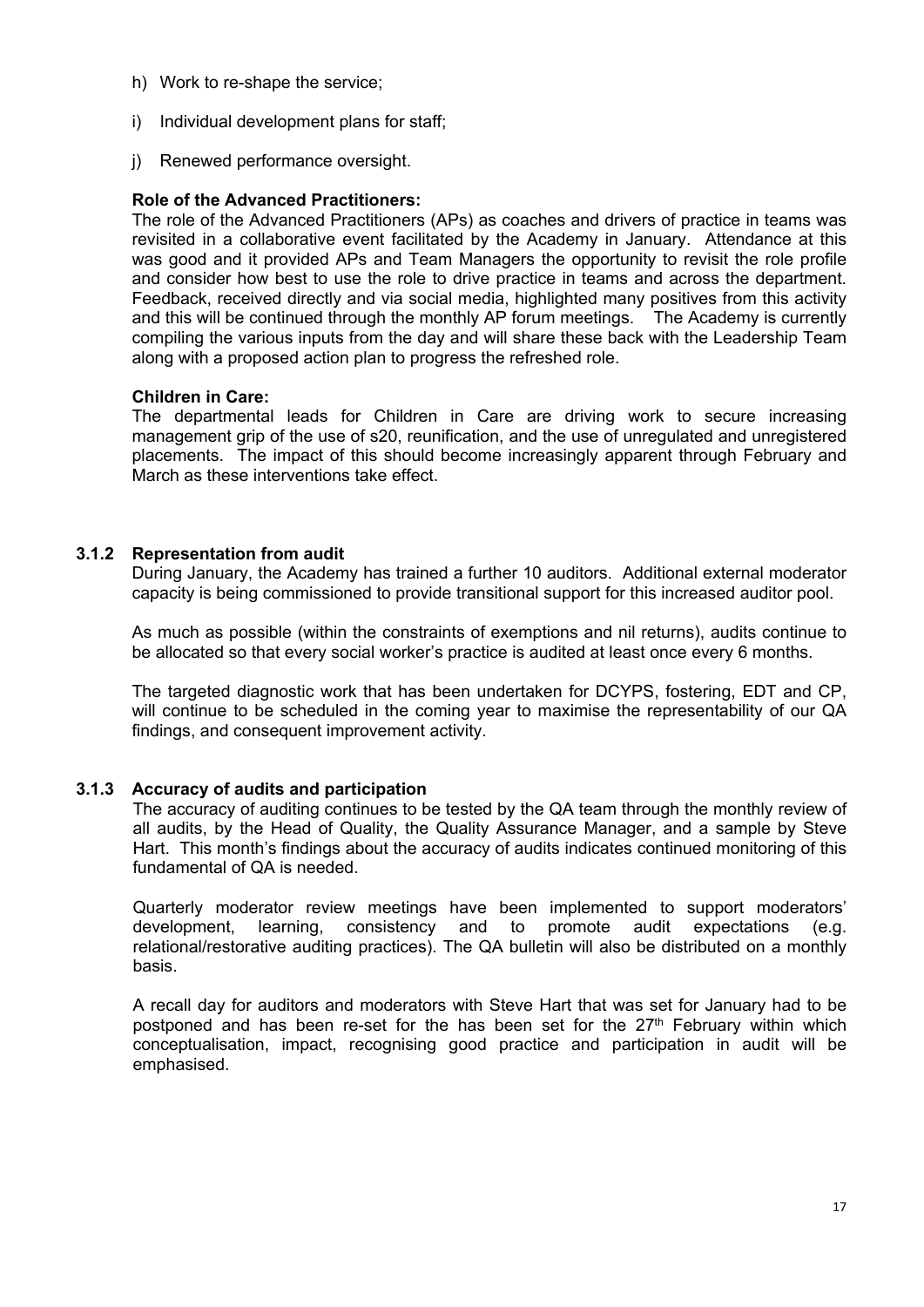#### **3.1.4 Impact from audit**

Case file screening reviews and locality QA panels will continue to promote remedial solutions to previously identified weaknesses in practice. The QA team will continue to provide an independent tracker of actions from audit to support the closure of these by managers.

We have furthermore introduced a change within auditing that should see some actions from audit being lifted into children and young people's care plans to further embed the impact of audit on outcomes for children.

# 3.2 **Early Help and Youth Support**

Within Early Help and Youth Support, work is being undertaken to focus on the timely completion of assessments and continuity into plans. Furthermore, the good practice identified in Youth Support in relation to engaging young people is being shared more widely in the service. Audit findings continue to be reviewed at practitioner, management and senior management levels.

# **4.0 Conclusions & Recommendations**

Children's Social Care are currently engaged in high levels of improvement activity. It is evident from the QA findings that this is being responded to well by certain workers and teams. As previously reported though, improvements in practice are yet to be consistently embedded and the pace of change is slow. The department remains some distance from the objective set out in the AIP of fewer than 10% of audits returning an inadequate rating. Whilst the current interventions to raise the standard of practice are having some effect, this has yet to impact on the persistently high rate of weaker practice.

As outlined in section 1.4 of this report, the issues underlying practice weaknesses relate to the building blocks that underpin the practice fundamentals. As has been previously reported, weaknesses in conceptualisation, communicating impact in the lived experience of children, and differentiating between good and inadequate practice compound this.

It is not yet clear if these deficits are a function of gaps in recording or are representative of issues of competence. Where this is being identified through audit or other oversight and feedback mechanisms, we strongly recommend the application of accountability-based leadership. This will need developmental work with the leadership, and across the department, to mitigate against this being perceived as oppressive and discriminatory. As an extension of this we recommend the introduction of strengths-based, individual development plans to progress the identified issues. The current activity to focus advanced practitioners on practice improvement in teams must be maintained and would be well suited to supporting this proposal of individual development plans.

For those individuals and teams that are demonstrating more secure improvement in their practice, the Academy will present them with further development opportunities in line with the emerging curriculum and Social Work England expectations of practice.

A number of ongoing initiatives to improve the quality of practice are under way (see section 3 above). It is recommended that these be kept under review and included in a governance setting that oversees Quality and Performance reporting and improvement planning.

Audits in GCC Children's Social Care remain mostly accurate; with work to be done to secure the conceptualising of evidence and impact, and articulating an understanding of good and inadequate practice. More audits need to be completed to ensure that all service elements are represented; and more audits need to include the contributions of children, young people,